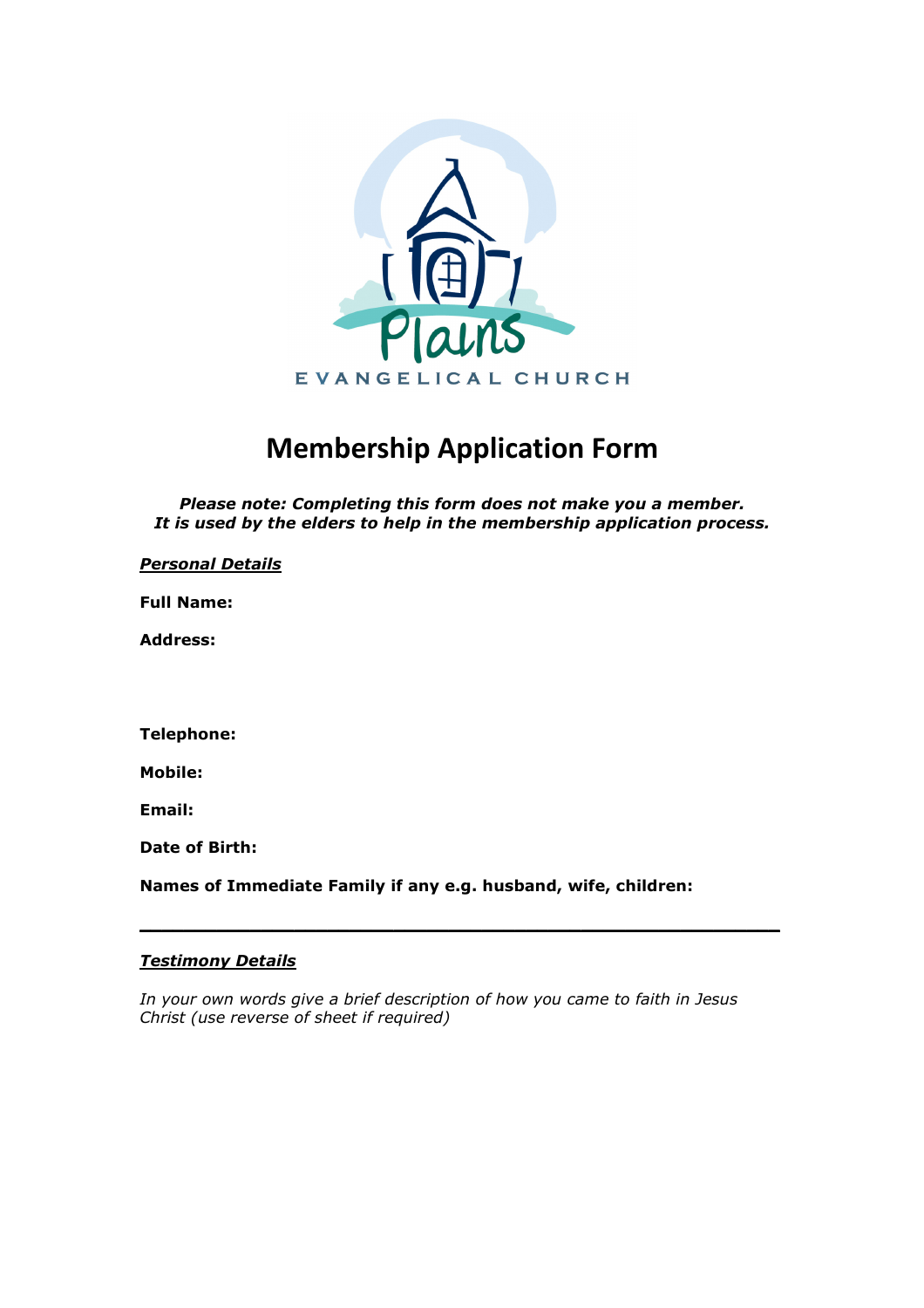## *Baptism Details*

Plains Evangelical Church believes that the bible teaches that baptism should follow belief and that is the normal practice in relation baptism within our church. However, we do recognise that there are other "principled views". Please answer the following questions in relation to baptism:

| Have you been baptised following belief in Christ? | Yes | No |
|----------------------------------------------------|-----|----|
|----------------------------------------------------|-----|----|

If **Yes**, please state when and where

If **No**, do you hold an alternative principled view to believer's baptism?

#### **Yes No**

If **Yes,** please outline below what your principled alternative view of baptism is. Please note that you should clearly explain the **biblical basis** of your view. *(Please feel free to continue on a separate sheet)*

| If No, are you prepared to be so baptised    | Yes | No. |
|----------------------------------------------|-----|-----|
| <b>Other Church Membership</b>               |     |     |
| Have you been a member of any other church?  | Yes | No. |
| If Yes, please state the following details.  |     |     |
| Please outline your previous church details: |     |     |
|                                              |     |     |
|                                              |     |     |

Please explain why you came to leave this church:

Please outline any leadership responsibility you held: